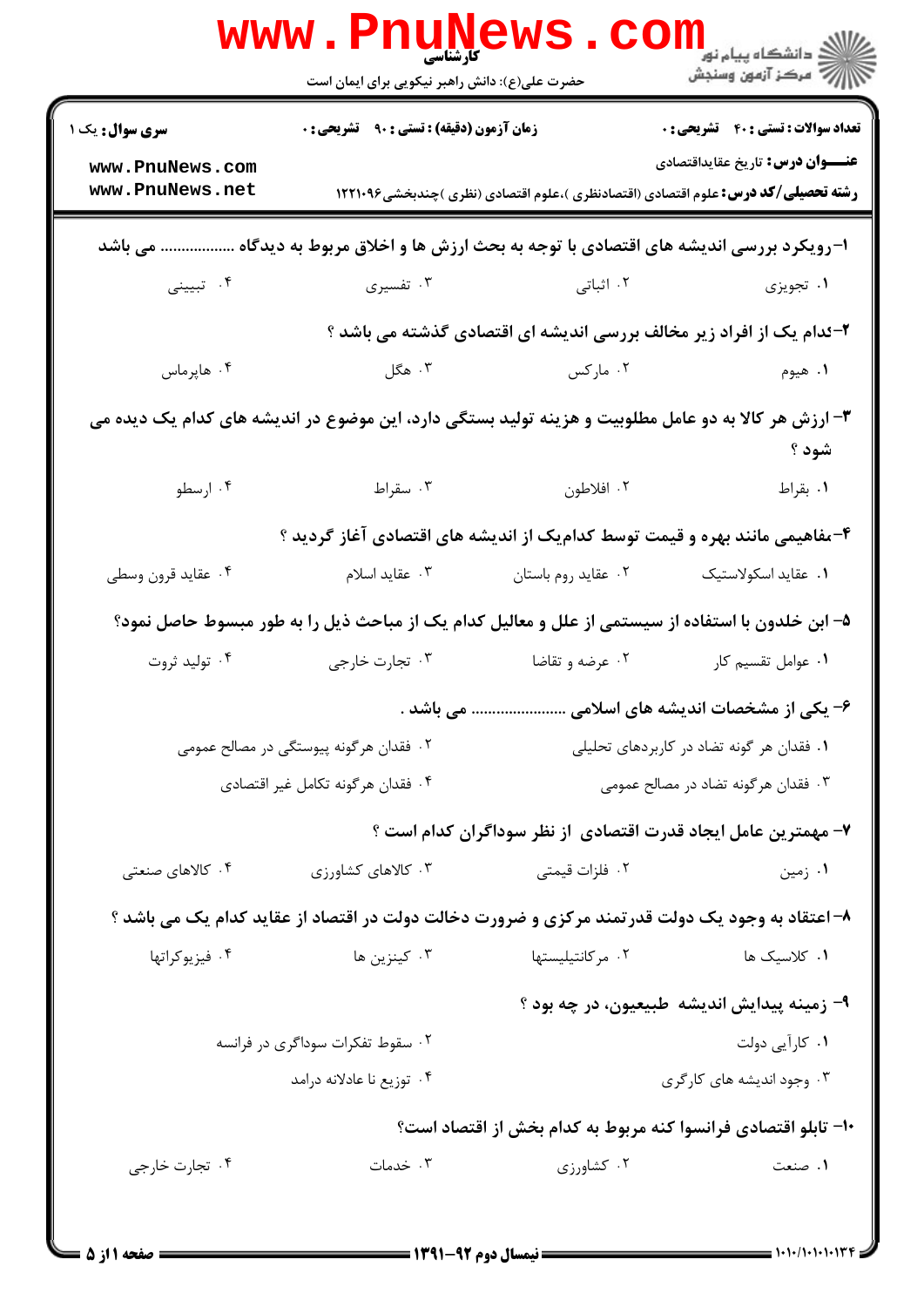|                                                   | <b>www.PnuNewS</b><br><b>کارشناسی</b><br>حضرت علی(ع): دانش راهبر نیکویی برای ایمان است |                                                                                                       | <sup>ال</sup> ڪ دانشڪاه پيام نور <sup>دا</sup><br>ا∛ مرکز آزمون وسنڊش |
|---------------------------------------------------|----------------------------------------------------------------------------------------|-------------------------------------------------------------------------------------------------------|-----------------------------------------------------------------------|
| <b>سری سوال : ۱ یک</b>                            | زمان آزمون (دقیقه) : تستی : ۹۰٪ تشریحی : ۰                                             |                                                                                                       | <b>تعداد سوالات : تستی : 40 - تشریحی : 0</b>                          |
| www.PnuNews.com                                   |                                                                                        |                                                                                                       | <b>عنــــوان درس:</b> تاریخ عقایداقتصادی                              |
| www.PnuNews.net                                   |                                                                                        | <b>رشته تحصیلی/کد درس:</b> علوم اقتصادی (اقتصادنظری )،علوم اقتصادی (نظری )چندبخشی1۲۲۱۰۹۶              |                                                                       |
|                                                   |                                                                                        | 11- وظيفه دولت از نظر فيزيوكرات ها  مي باشد.                                                          |                                                                       |
| ۰۴ قانون شناسي                                    | ۰۳ رشد اقتصاد                                                                          | ۰۲ قانونگذاری                                                                                         | ۰۱ تولید                                                              |
|                                                   |                                                                                        | 12- كدام مورد جزء نقاط ضعف مكتب فيزيوكراتها محسوب مي شود؟                                             |                                                                       |
|                                                   | ۰۲ دخالت دولت در اقتصاد                                                                |                                                                                                       | ۰۱ عدم توجه به بخشهای تولیدی غیر کشاورزی                              |
|                                                   | ۰۴ توصیه به زراندوزی                                                                   |                                                                                                       | ۰۳ توجه به سرمایه به عنوان منشا ثروت                                  |
|                                                   |                                                                                        | ۱۳- کدام یک از اصول زیر در کتاب ثروت ًملل مورد توجه است؟                                              |                                                                       |
| ۰۴ بخش عمومی                                      | ۰۳ تقسیم کار                                                                           | ۰۲ تقسیم سرمایه                                                                                       | ۰۱ دخالت دولت                                                         |
|                                                   |                                                                                        | ۱۴-  می گوید ، هرعرضه ای ، تقاضای خود را به وجود می آورد .                                            |                                                                       |
| ۰۴ قانون ريكاردو                                  | ۰۳ قانون سه                                                                            | ۰۲ قانون عرضه                                                                                         | ٠١ قانون اسميت                                                        |
|                                                   |                                                                                        | 1۵– این که رشد جمعیت با سرعت بیشتری از رشد وسایل امرار معاش بشر ادامه می یابد ، را چه کسی بیان نمود ؟ |                                                                       |
| ۰۴ مالتوس                                         | ۰۳ اسمیت                                                                               | ۰۲ ریکاردو                                                                                            | ٠١ استوارت ميل                                                        |
|                                                   |                                                                                        |                                                                                                       | ۱۶- نظریه بهره مالکانه نشان می دهد که :                               |
|                                                   | ۰۲ نفع مالک در زیان سرمایه دار است                                                     | ٠١ نفع مالک در سود سرمايه دار است.                                                                    |                                                                       |
|                                                   | ۰۴ نفع مالک در زیان کارگر است.                                                         | ۰۳ نفع مالک در سود کارگر است                                                                          |                                                                       |
|                                                   |                                                                                        | ۱۷- اوتحلیل ریکاردو در مورد ارزش و توزیع را متحول ساخت.                                               |                                                                       |
| ۰۴ فردریک باستیا                                  | ۰۳ جان استوارت ميل                                                                     | ۰۲ ژان باتیست سه                                                                                      | ٠١. رابرت مالتوس                                                      |
| است .                                             |                                                                                        | ۱۸- نخستین کسی که به اهمیت نقش قدرت ملی در تقسیم کار بین المللی پی برد                                |                                                                       |
| ۰۴ همیلتون                                        | ۰۳ کری                                                                                 | ۰۲ لیست                                                                                               | ۰۱ ریموند                                                             |
|                                                   |                                                                                        |                                                                                                       |                                                                       |
| ۰۲ حمایت زود گذر از کشاورزی و حمایت دائمی از صنعت |                                                                                        | ۰۱ حمایت زود گذر از صنعت و حمایت دائمی از کشاورزی                                                     |                                                                       |
|                                                   | ۰۴ حمایت دائمی از کشاورزی و صنعت                                                       |                                                                                                       | ۰۳ حمایت زودگذر از کشاورزی و صنعت                                     |
|                                                   |                                                                                        | ۲۰- کدام یک از موارد زیر جزو اصول سوسیالیست نمی باشد ؟                                                |                                                                       |
|                                                   | ۰۲ مالکیت جمعی                                                                         |                                                                                                       | ۰۱ تاکید بر مطلوبیت ذهنی                                              |
|                                                   | ۰۴ قابلیت انسان                                                                        |                                                                                                       | ۰۳ عدم آزادی کسب و کار                                                |
|                                                   |                                                                                        |                                                                                                       |                                                                       |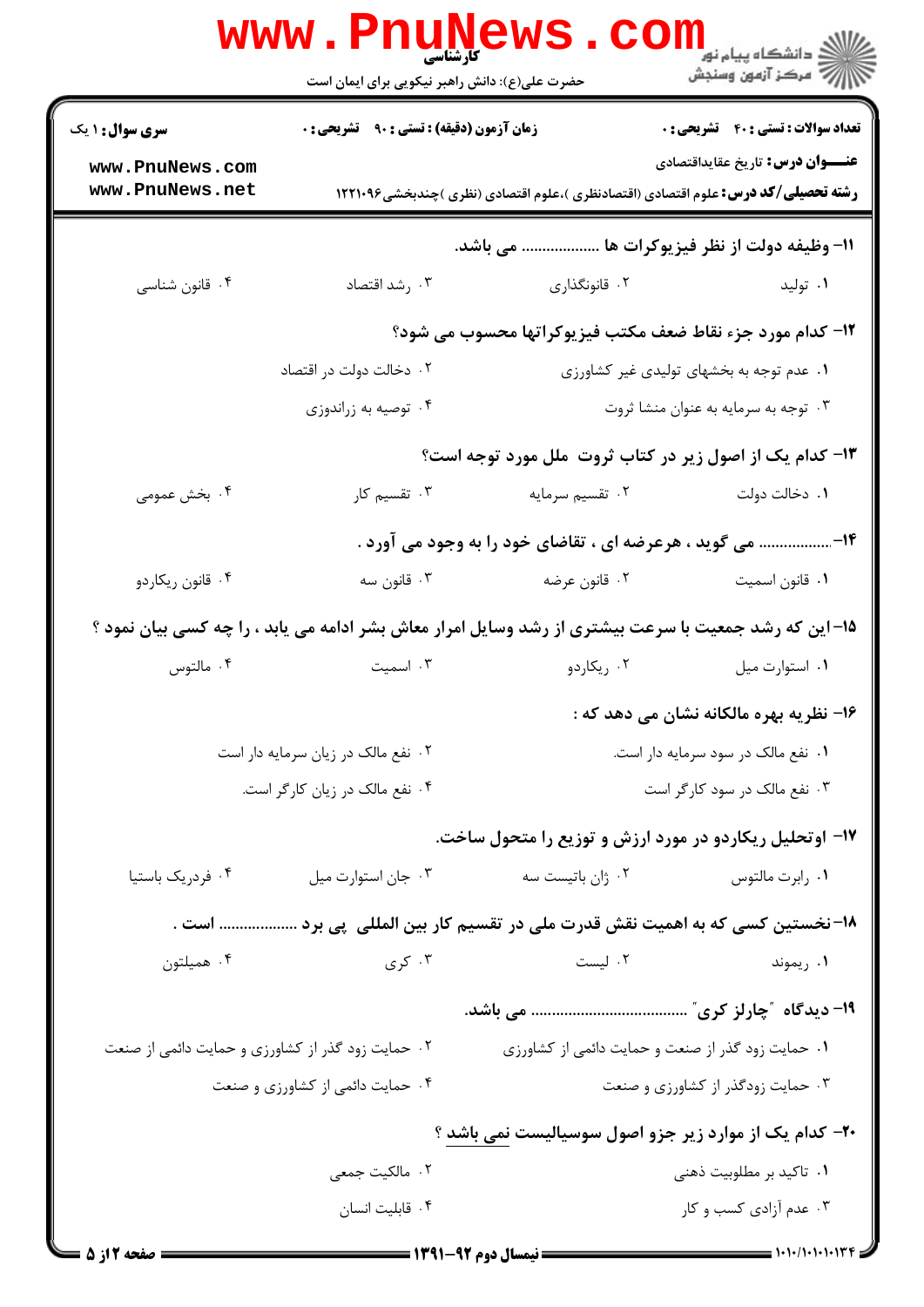|                                    | <b>www.Pnunews</b><br><b>کارشناسی</b><br>حضرت علی(ع): دانش راهبر نیکویی برای ایمان است |                                             | الاد دانشگاه پيام نور <mark>− ا</mark><br>  <i>  &gt;</i> مرکز آزمون وسنجش               |
|------------------------------------|----------------------------------------------------------------------------------------|---------------------------------------------|------------------------------------------------------------------------------------------|
| <b>سری سوال : ۱ یک</b>             | <b>زمان آزمون (دقیقه) : تستی : ۹۰ قشریحی : .</b>                                       |                                             | <b>تعداد سوالات : تستي : 40 قشريحي : 0</b>                                               |
| www.PnuNews.com<br>www.PnuNews.net |                                                                                        |                                             | <b>عنـــوان درس:</b> تاریخ عقایداقتصادی                                                  |
|                                    |                                                                                        |                                             | <b>رشته تحصیلی/کد درس:</b> علوم اقتصادی (اقتصادنظری )،علوم اقتصادی (نظری )چندبخشی1۲۲۱۰۹۶ |
|                                    |                                                                                        |                                             | <b>۲۱</b> - به نظر شارل فوریه عامل فساد و انهدام رقابت در چیست ؟                         |
| ۰۴ سرمايه                          | ۰۳ تجارت                                                                               | ۰۲ رقابت                                    | ۰۱ انحصار                                                                                |
|                                    |                                                                                        |                                             | ٢٢- پايه گذار سوسياليسم دولتي  است .                                                     |
| ۰۴ فوريه                           | ۰۳ لوئی بلان                                                                           | ۰۲ رود برتوس                                | ٠١ فرديناند لاسال                                                                        |
|                                    |                                                                                        |                                             | ۲۳- سوسیالیست های قبل از مارکس از طرف مارکسیستها  معرفی شدند.                            |
|                                    | ۰۲ سوسیالیت دولتی                                                                      |                                             | ٠١ سوسياليست تحليلى                                                                      |
|                                    | ۰۴ سوسیالیست آنارشیسم گرا                                                              |                                             | ۰۳ سوسیالیست تخیلی                                                                       |
|                                    |                                                                                        |                                             | ۲۴- نگرش تاریخی برای اولین بار توسطبه صورت یک سیستم به هم پیوسته منظم در آمد.            |
| ۰۴ گوستاو اشمولر                   | ۰۳ برنو هیلد براند                                                                     | ۰۲ کارل کنیس                                | ۰۱ ویلهلم روشر                                                                           |
|                                    |                                                                                        |                                             | ۲۵- از دیدگاه ماکس وبر محرک اصلی توسعه اقتصادی سرمایه داری کدام است ؟                    |
| ۰۴ اصلاحات اجتماعی                 | ۰۳ جودئيسم                                                                             | ۰۲ تجارت خارجي                              | ٠١ تعاليم كالوين                                                                         |
|                                    |                                                                                        |                                             | ۲۶- از نظر مارکس مهمترین علت تکامل تاریخی جامعه در چیست ؟                                |
|                                    | ۰۲ اکتشافات علمی                                                                       |                                             | ۰۱ قانون تراکم ثروت و نیروی کار                                                          |
|                                    | ۰۴ تعادل در نظام سرمایه داری                                                           | ۰۳ حل تعارض بین نیروهای تولید و روابط تولید |                                                                                          |
|                                    |                                                                                        |                                             | ۲۷- وی دگرگونی جوامع را تابع قوانین ماتریالیسم تاریخی میداند.                            |
| ۰۴ لنين                            | ۰۳ مارکس                                                                               | ۰۲ استالین                                  | ۰۱ ماکس وبر                                                                              |
|                                    |                                                                                        |                                             | ۲۸– کدام گزینه یکی از مهمترین عقاید نئوکلاسیک ها نمی باشد ؟                              |
|                                    | ۰۲ تمرکز بر روی حدها                                                                   |                                             | ٠١ حداقل دخالت دولت                                                                      |
|                                    | ۰۴ تاکید بر هزینه تولید در تعیین ارزش مبادله                                           |                                             | ۰۳ تاکید بر اقتصاد خرد                                                                   |
|                                    |                                                                                        |                                             | ۲۹- ویلیام جونز پایه گذار نظریه  می باشد ؟                                               |
| ۰۴ تعادل ايستا                     | ۰۳ تعادل عمومی                                                                         | ۰۲ مصرف ادوار زندگی                         | ۰۱ مطلوبیت نهایی                                                                         |
|                                    |                                                                                        |                                             | ۳۰- آرتور پیگو در کتاب "اقتصاد رفاه " خود چه چیز را بسط داد ؟                            |
|                                    | ۰۲ تاثیر عوامل خارجی بر اقتصاد                                                         |                                             | ۰۱ مطلوبیت گرایی                                                                         |
|                                    | ۰۴ رفاه حداکثری در مطلوبیت                                                             |                                             | ۰۳ منحنی های بی تفاوتی                                                                   |
|                                    |                                                                                        |                                             |                                                                                          |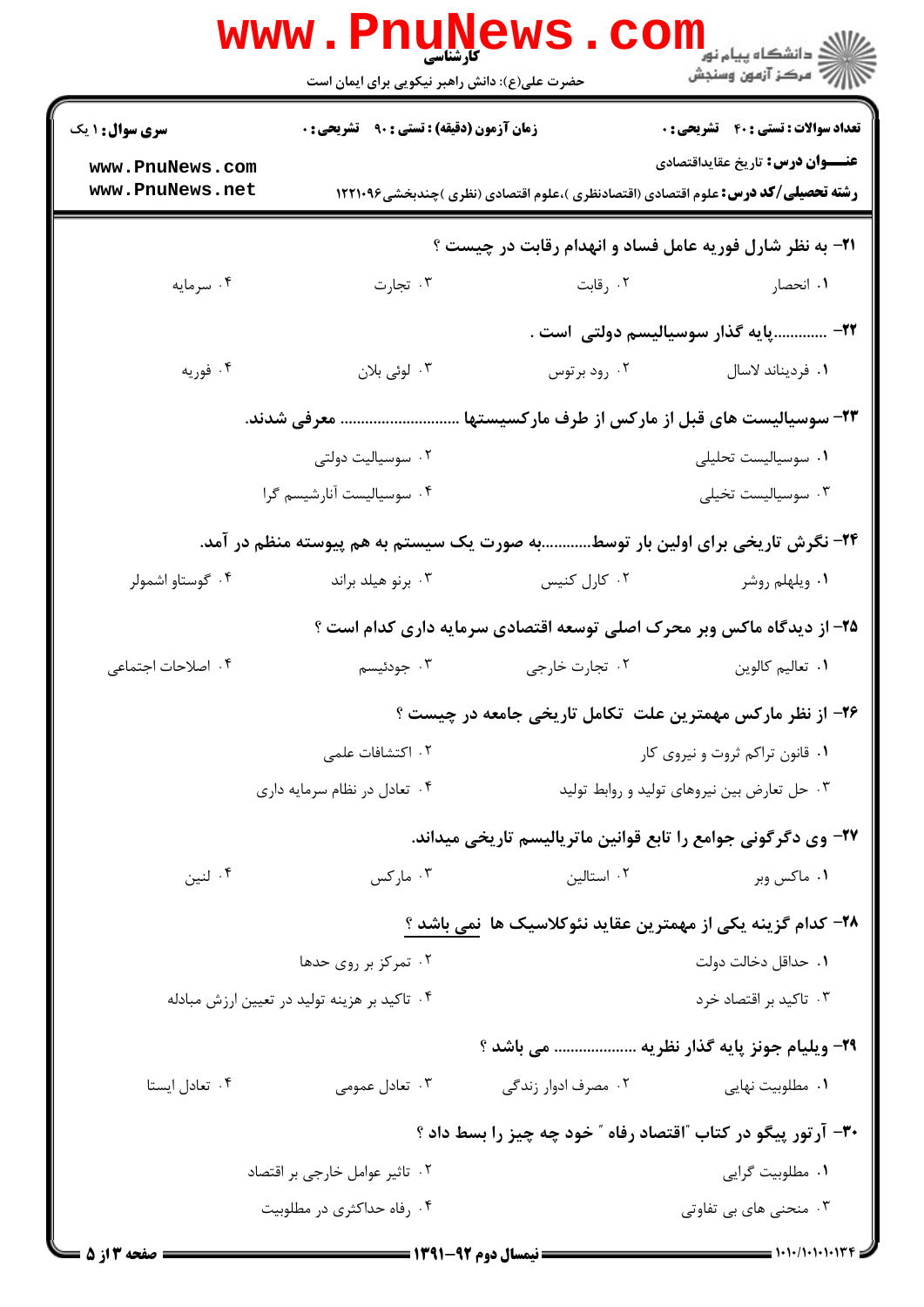|                                                              | کارشناسی<br>حضرت علی(ع): دانش راهبر نیکویی برای ایمان است                                             |                                                                | ڪ دانشڪاه پيا <sub>م</sub> نور<br>7 مرڪز آزمون وسنڊش |
|--------------------------------------------------------------|-------------------------------------------------------------------------------------------------------|----------------------------------------------------------------|------------------------------------------------------|
| <b>سری سوال : ۱ یک</b>                                       | <b>زمان آزمون (دقیقه) : تستی : ۹۰ قشریحی : 0</b>                                                      |                                                                | <b>تعداد سوالات : تستي : 40 - تشريحي : 0</b>         |
| www.PnuNews.com<br>www.PnuNews.net                           | <b>رشته تحصیلی/کد درس:</b> علوم اقتصادی (اقتصادنظری )،علوم اقتصادی (نظری )چندبخشی1۲۲۱۰۹۶              |                                                                | <b>عنـــوان درس:</b> تاريخ عقايداقتصادي              |
| ۳۱- مهمترین موردی که باعث نقد نظریات نئوکلاسیک شد کدام است ؟ |                                                                                                       |                                                                |                                                      |
|                                                              | ۰۲ تورم شدید                                                                                          | ۰۱ وجود بیکاری های غیر ارادی وسیع                              |                                                      |
|                                                              | ۰۴ تحولات تاریخی بهره                                                                                 |                                                                | ۰۳ انقلابهای کارگری                                  |
|                                                              |                                                                                                       | ۳۲- کدام یک از موارد زیر جزء عقاید مکتب کینزی می باشد ؟        |                                                      |
|                                                              | ۰۲ اعتقاد به اثر سیاست های پولی و مالی در تعادل                                                       |                                                                | ٠١ اعتقاد به شرايط رقابت كامل                        |
| ۰۴ عدم اهمیت نقش تقاضای موثر                                 |                                                                                                       |                                                                | ٠٣ قطعيت تعادل اشتغال كامل                           |
|                                                              | ۳۳- کدام یک از موارد زیر جزء راهکارهای حل مشکل بحران در مکتب کینزی می باشد ؟                          |                                                                |                                                      |
|                                                              | ۰۲ سیاست درآمدی                                                                                       |                                                                | ٠١. افزايش مخارج دولت                                |
|                                                              | ۰۴ عدم دخالت دولت                                                                                     |                                                                | ۰۳ ایجاد شرایط رقابتی کامل                           |
|                                                              | ۳۴- براساس الگوی هارود و فروض آن کدام یک از نرخ های رشد نمی تواند وجود داشته باشد؟                    |                                                                |                                                      |
|                                                              | ۰۲ نرخ رشد تضمین شده                                                                                  |                                                                | ۰۱ نرخ رشد واقعی                                     |
|                                                              | ۰۴ نرخ رشد متعادل                                                                                     |                                                                | ۰۳ نرخ رشد طبیعی                                     |
|                                                              | ۳۵– وی در کتاب ؒ تمرکز سرمایه ؒخودیک مدل ساده رشد اقتصادی را بر اساس قوانین موجود در نظام سرمایه داری |                                                                |                                                      |
|                                                              |                                                                                                       |                                                                | ارايه ميدهد.                                         |
| ۰۴ هارود                                                     | ۰۳ هیکس                                                                                               | ۰۲ کالدور                                                      | ٠١ رابينسون                                          |
|                                                              |                                                                                                       | ۳۶- مهمترین کار ریچارد هیکس کدام است ؟                         |                                                      |
|                                                              | ۰۲ طراحی مدل نوآوری القایی                                                                            | ۰۱ طراحی معادله شتاب سرمایه گذاری                              |                                                      |
|                                                              | ۰۴ طراح الگوی رشد پویا                                                                                | $LM - IS$ . طراحی مدل های $\cdot$ ۳                            |                                                      |
|                                                              |                                                                                                       | ۳۷- یکی از تفاوت های اساسی نظریات فریدمن و کلاسیک ها در چیست ؟ |                                                      |
| ۰۴ نقش دولت                                                  | نقش توليد $\cdot$                                                                                     | ۰۲ نقش تورم                                                    | ۰۱ نقش اشتغال                                        |
|                                                              |                                                                                                       | ۳۸- رابرت لوکاس پایه گذار مکتب  می باشد.                       |                                                      |
|                                                              |                                                                                                       |                                                                |                                                      |